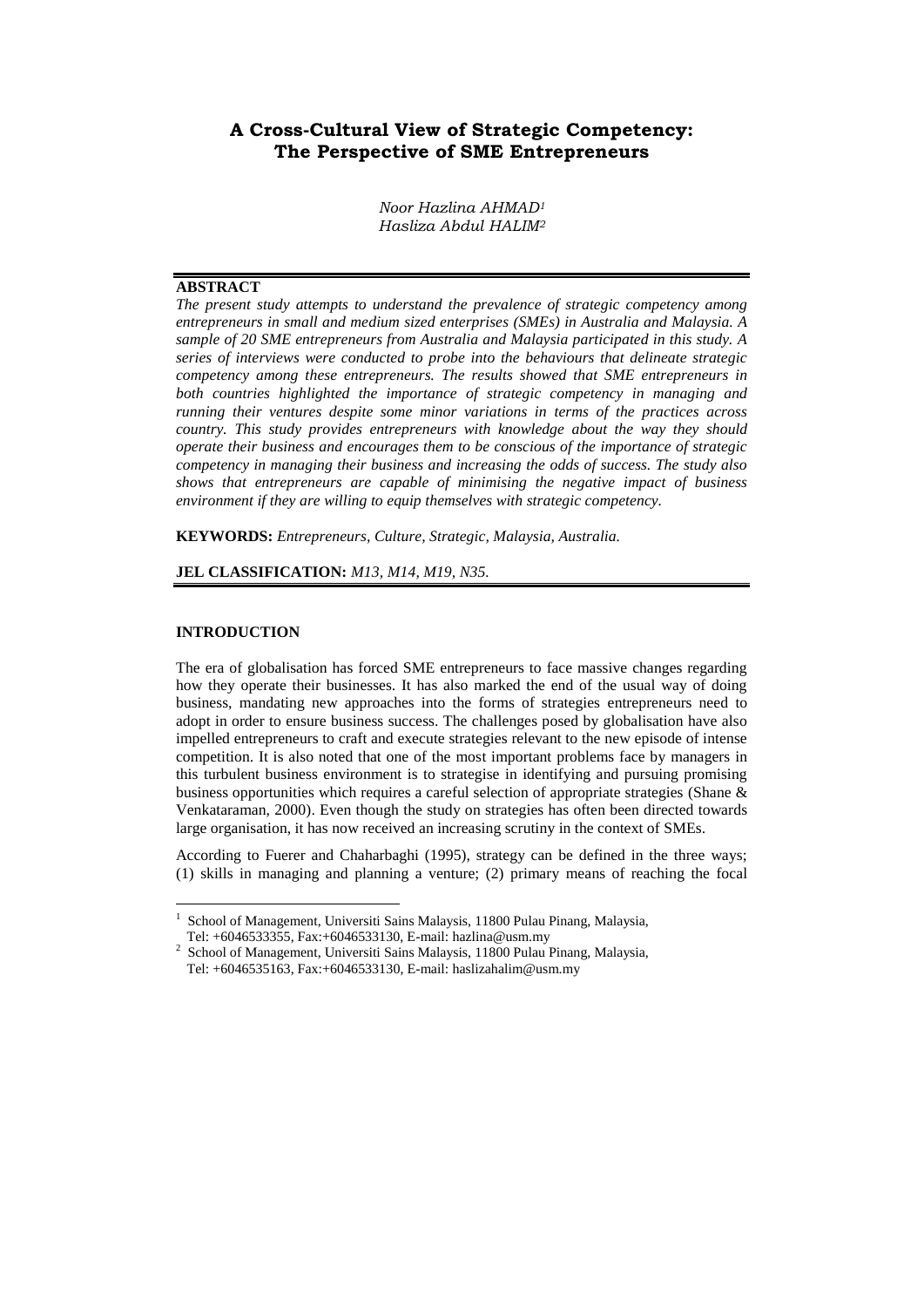objectives, and (3) direction and scope of organisation over a long term. The present study endeavours to look at strategy in the form of competency and skills in managing and planning for the success of a venture. This follows Miller, Wilson, and Hickson's (2004) view that what managers do (which is the reflection of the strategy that they adopt) and the kind of the organizations they lead matters in achieving the organisation objectives.

Drawing upon Sparrow and Hodgkinson (2006) contention that strategic competency is central to the longer-term survival and well-being of the organization, the present study attempts to explore its relevance in the context of SMEs, with a justification that in this kind of industry, the actions and inactions of the entrepreneurs would have significant bearing on the success of their ventures. Therefore, in support of the activity-based view of strategy which argues that, since managers manage strategic actions, it is necessary to go inside the organisations to understand what they are doing and the way these actions may relate to performance (Miller et al., 2004), the present study utilises a qualitative approach in the effort to delve into the current practices of SME entrepreneurs in managing their ventures that delineate strategic competency. This study sets a platform for a cross-cultural approach in understanding the notion of strategic competency which compares two countries in Asia Pacific Region namely Australia and Malaysia.

#### **1. LITERATURE REVIEW**

#### **SMEs in Australia and Malaysia**

The socio-economic significance of SMEs, especially in the Asia Pacific region, has not been appreciated until recently. This is reflected in the relative neglect of the problems faced by SMEs by policymakers and academics prior to the 1980s. Indicative of the rising interest in SMEs is the inclusion of the SME's "development agenda" within the Asia Pacific Economic Cooperation (APEC) forum. In 1995, the SME working group was established as an ad hoc policy group and, in 2000, this policy group was upgraded to the SME Working Group and granted permanent status (APEC, 2003), demonstrating the growing appreciation of the contribution of SMEs to the social and economic development of a country.

In Australia, in particular, the government's attention to SMEs was marginal prior to the 1970's. No SME statistics were collected, very few universities offered entrepreneurship courses, and there were no Ministers of Small Business at either the Federal or State levels (APEC, 2003). The first small business association, the Australian Association of Independent Businesses, was launched in 1977 and, in the same year, the federal Department of Trade and Industry established a Small Business Registrar (APEC, 2003). By 2000, all State and Federal Governments had Ministers of Small Business, SME statistics were produced by the Australian Bureau of Statistics (ABS), and the government had established consultative mechanisms linked to SMEs. In 2001, 97% of all businesses in Australia were SMEs (Australian Bureau of Statistics (ABS), 2002). According to the ABS (2002), SMEs in Australia are best represented in the services sector, specifically: retail and wholesale trade (21.2%); construction (19.4%); property and business services (19.3%); transportation and storage (5.9%); accommodation, cafes, and restaurants (2.8%); and other personal services (7.1%). Today, SMEs are considered to be a major driver of the Australian economy.

Similarly, in Malaysia, little attention was given to SMEs prior to the 1980's. However recently, more attention has been given to assisting SMEs. To ensure a more coordinated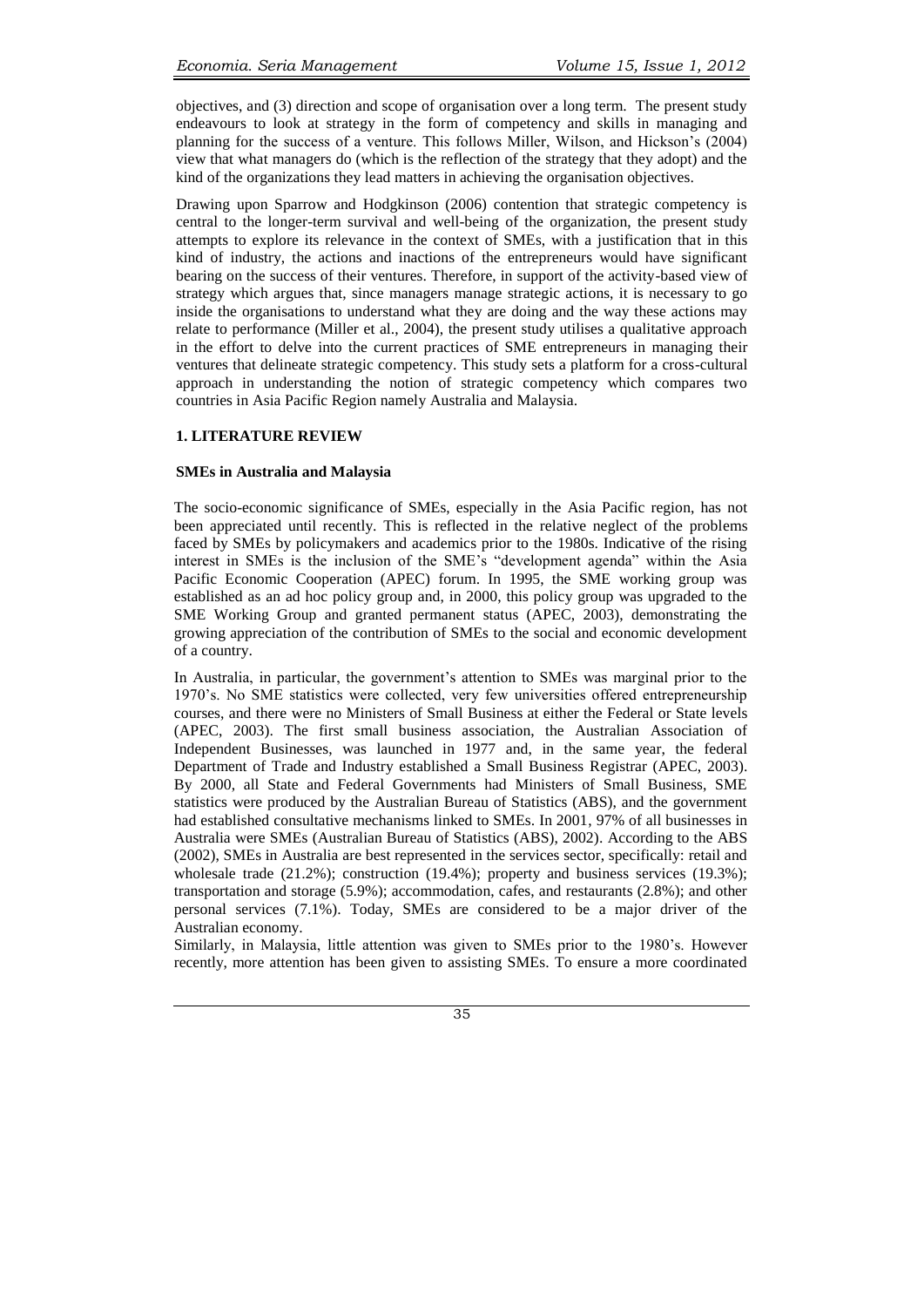approach to SME development, the Malaysian government has established the High-Level National SME Development Council chaired by the Prime Minister (Asia-Pacific Economic Cooperation, 2004). Currently, at least 12 ministries and 40 government agencies are involved in the development of SMEs in Malaysia (SMIDEC, 2004). It has been reported that the contribution of SMEs to the GDP in the year 2002 increased by 2.5% and the productivity of SMEs rose by 2.7% (Business Times, Sept 13, 2003). In 2005, 96% of all manufacturing and service businesses were SMEs and the majority of SMEs (87.5%) were in the services sector (Kamini, 2005). The contribution of SMEs to employment rose to 7.7 % in the same year (Wahari & Raban, 2005). In 2006, The Central Bank of Malaysia reported that SMEs accounted for 99% of all businesses and contributed 38% of total output. In terms of employment, SMEs accounted for 55% of the total workforce (Central Bank of Malaysia, 2005). To further galvanise SMEs in Malaysia, the government has established an SME bank to assist entrepreneurs financially as well as the development of various training programmes, particularly in the areas of entrepreneurship development, marketing and promotion, product development and technology enhancement (Central Bank of Malaysia, 2007). Today, the future of SMEs in Malaysia is seen as optimistic, with considerable potential for further growth over the next few years and beyond.

#### **Strategic Competency**

Strategic competency is "a competency related to setting, evaluating, and implementing the strategies for the firm" (Man, Lau, & Chan, 2002, p. 132). Specifically, the Man (2001) operationalised strategic competency in terms of the following behaviours: (i) being aware of the projected directions and how changes might affect the firm, (ii) prioritising work in alignment with business goals, (iii) redesigning the firm to better meet the firm's objectives, (iv) aligning current actions with strategic goals, (v) monitoring progress toward strategic goals, (vi) evaluating results against strategic goals, and (vii) determining strategic actions by weighing costs and benefits (Man, 2001, p. 304). Additionally, Thompson (1996) proposes that managing change is a part of strategic competence that could be linked to competitive success, particularly for firms that operate in a dynamic and competitive environment such as SMEs.

According to Man and Lau (2000), strategic competency reflects the ability of the owners to develop future-focused vision and goals, devise strategies to match the goals, and diagnose the effectiveness of the strategies through. This involves strategic thinking which reflects the ability of the organisation's leader to develop future vision and take strategic action which requires them to think beyond day-to-day operations (Stonehouse & Pemberton, 2002). Evidence suggests that the future of smaller firms depends heavily on the entrepreneur's vision (Yu, 2001). Having this vision allows entrepreneurs to focus their actions and decisions more strategically and when achieved, will give their firms significant advantages over the competitors. Therefore, it is crucial for entrepreneurs to develop a description of the desired future goals that are clear, measurable, and challenging since it will give them an overall picture of where they are going, what they want to achieve, and how they are going to compete.

By having a set of clear goals and an overall picture of where and how the firm is going to compete, entrepreneurs are able to formulate appropriate strategies and implement them to achieve the preset goals. It also allows entrepreneurs to set their priorities to ensure that the activities undertaken are aligned with the business goals (Man & Lau, 2000). These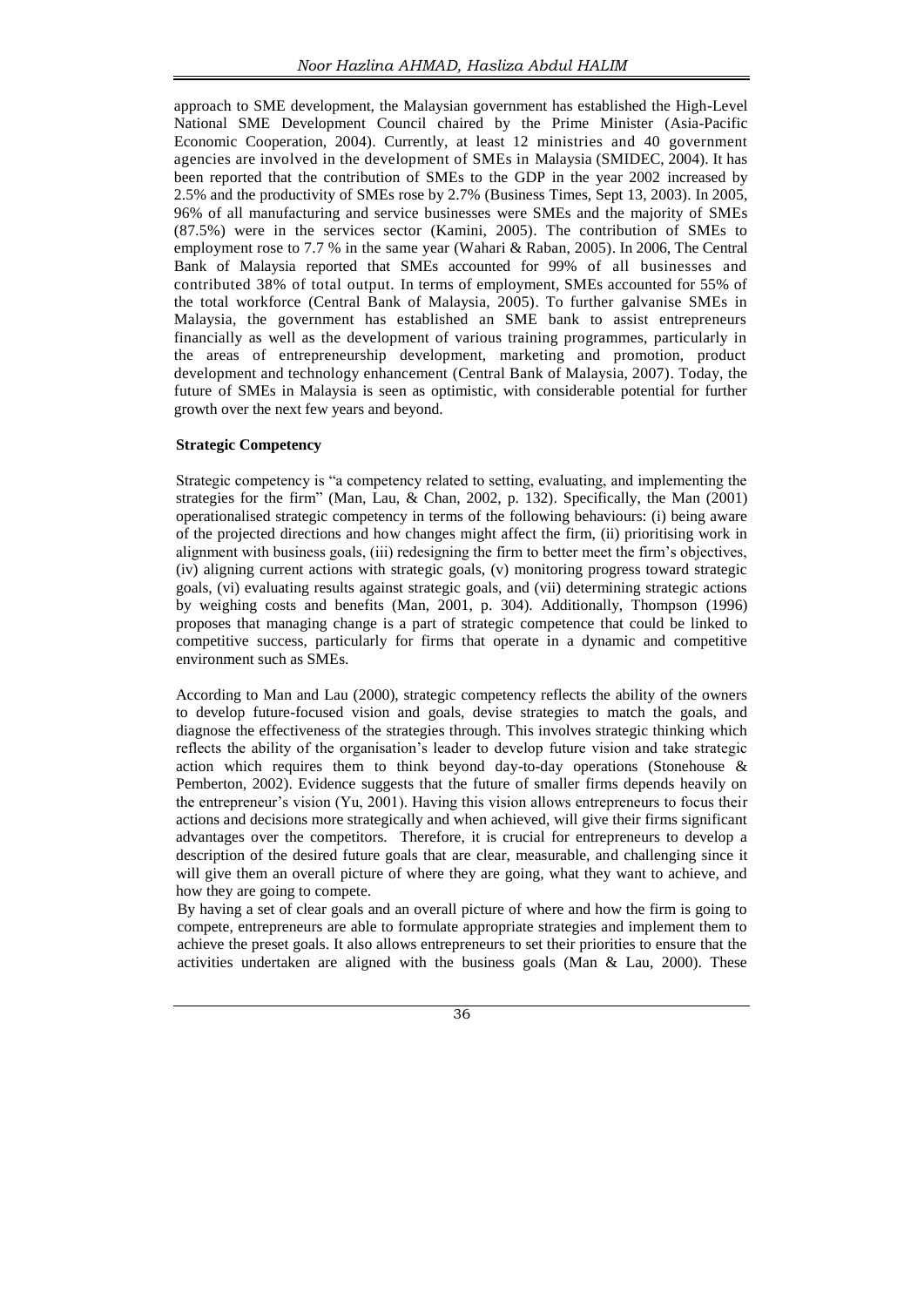strategies serve as a bridge that links firms' resources and their capabilities to gain competitive advantage (Porter, 1991) and to overcome organisational uncertainty (Parnell, Lester, & Menefee, 2000). Once strategies have been developed, entrepreneurs must be able to diagnose the effectiveness of these strategies and correct the weaknesses along with the process of formulation and implementation (Davies, 1993). In a sense, strategic competencies also involve entrepreneur's ability to develop vision, devise appropriate strategies, diagnose their effectiveness, and improve these strategies when needed.

Entrepreneurs are also strategic leaders who are responsible for making choices and actions that could influence their business success (Lado, Boyd, & Wright, 1992). Some further added that this competency area involves the ability to view things from different angle as well as the ability to analyse the possible pros and cons of a specific issue (Man & Lau, 2001). In the attempt to relate strategic change and competent organisation, Thompson (1996) proposed that strategic change is a part of strategic competence that could be linked to competitive success particularly for firms that operate in a dynamic and competitive environment. Operating in a dynamic environment often results in misfit between firms' strategies and external demand, which in turn, impel organisations to strategically change their operations and restructure their business when necessary. Several important elements required by entrepreneurs in doing so is the ability to be proactive and responsive to the changes in the environment and always be ready to respond to the changes in market condition and the environment (Man  $& Lau$ , 2000). As such, the ability to make strategic change also allows entrepreneurs to adapt and adjust the business operations to match the current demand in the industry. Based on the preceding discussion, there is a range of behaviours demonstrated by organisation's leader that could reflect strategic competency. The contention of this study is that strategic competency of SME entrepreneurs could be understood if an in-depth interview is conducted to unearth the strategic behaviours displayed by these entrepreneurs.

#### **2. METHOD**

The present study is undertaken to delve into the behaviours of Australian and Malaysian SME entrepreneurs that delineate strategic competency. Altogether, 20 entrepreneurs volunteered to participate in the study, in which the entrepreneurs were identified through snowball sampling method. Semi-structured interviews were conducted on an individual, face-to face basis. In the interviews, respondents were asked to comment on various aspects of their approach to managing their businesses that they perceived to be important to the success of a business. The study was presented to the participants as being about practices for small business owners in managing their business. The characteristics of the respondents are exhibited in Tables 1 and 2.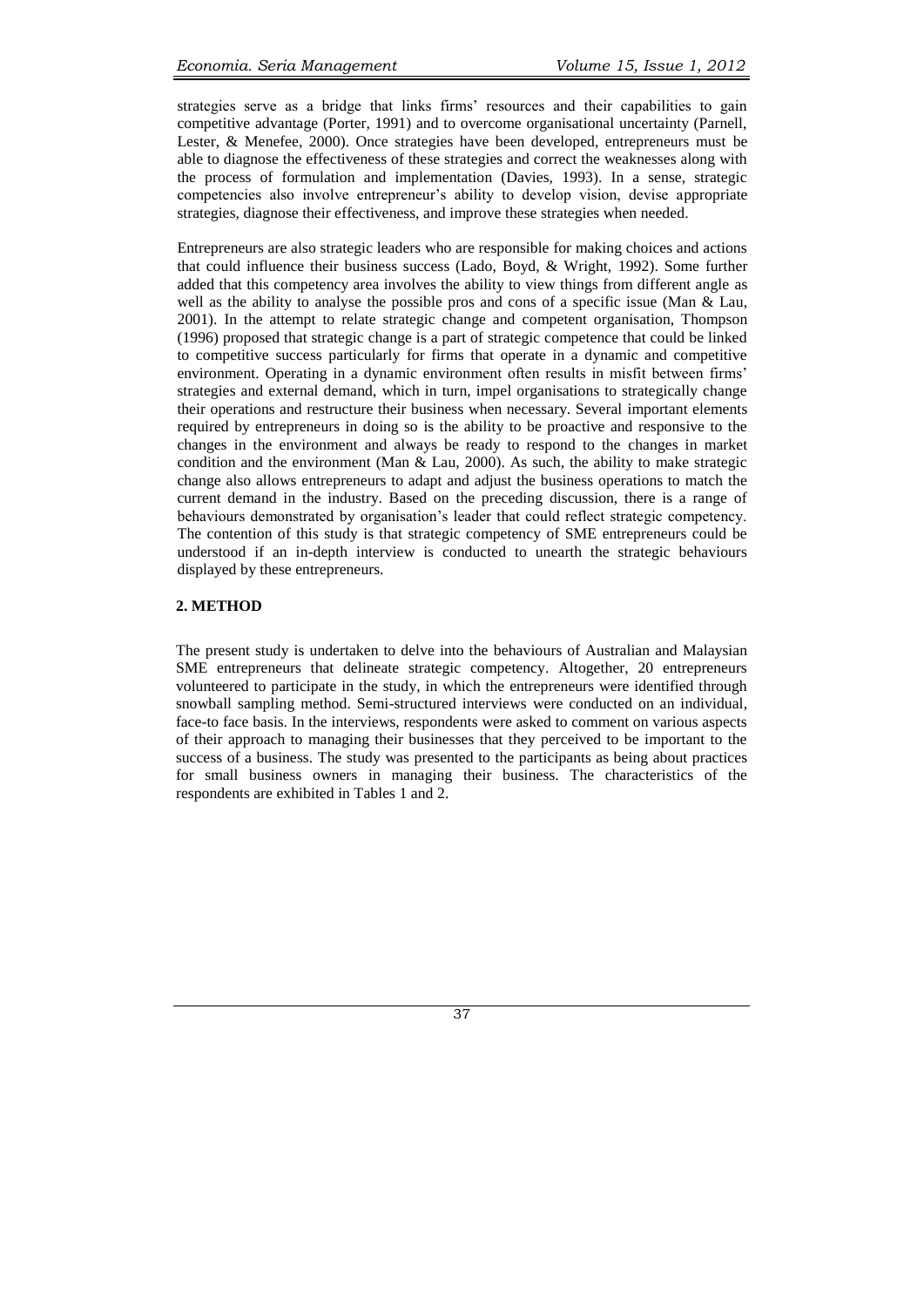| Participants     | Gender | Current Age | Education<br>_evel            | Start up Age | occupation<br>Previous           | Management<br>raining prior<br>technical<br>o start u<br>nformal<br>Formal |
|------------------|--------|-------------|-------------------------------|--------------|----------------------------------|----------------------------------------------------------------------------|
| A                | Female | 28          | Bachelor degree               | 25           | Solicitor                        | Management (Formal)                                                        |
| B                | Male   | 63          | Certificate                   | 26           | Involved in other<br>business    | Management<br>(Informal)                                                   |
| $\mathsf{C}$     | Male   | 37          | Certificate                   | 25           | Involved in other<br>business    | Technical (Informal)                                                       |
| D                | Male   | 40          | Halfway through<br>university | 32           | Electronic<br>Technician         | Technical (Informal)                                                       |
| E                | Male   | 42          | <b>High School</b>            | 27           | Electrician                      | Technical (Informal)                                                       |
| $\mathbf F$      | Female | 45          | Masters degree                | 42           | Company<br>Director              | Management and<br>technical (Formal)                                       |
| G                | Male   | 56          | High school                   | 36           | <b>Store Manager</b>             | Management and<br>Technical (Informal)                                     |
| H                | Female | 23          | Masters degree                | 21           | <b>Human Resource</b><br>Advisor | Management (Formal)                                                        |
| I                | Female | 32          | Certificate                   | 30           | Retail                           | Technical (Formal)                                                         |
| J                | Female | 24          | Bachelor degree               | 22           | Working with<br>government       | Technical (Formal)                                                         |
| $\boldsymbol{M}$ |        | 39          |                               | 28.6         |                                  |                                                                            |
| SD               |        | 13.19       |                               | 6.54         |                                  |                                                                            |

#### **Table 1. Characteristics of the Australian Participants**

*Source*: authors

#### Technical<br>training prior Management/  $M$ anagement/ training prior Current Age Start up Age Participants Previous occupation Education Level to start up to start up (Formal/ Informal) Gender Race K Female Malay 45 High 40 Involved in other Management school<br>Diploma business (Formal) L Female Malay 40 Diploma 38 Bank officer Management (Formal) M Male Malay 44 Masters 39 General Manager Management and degree in a public listed Technical (Formal company and informal)

#### **Table 2. Characteristics of the Malaysian Participants**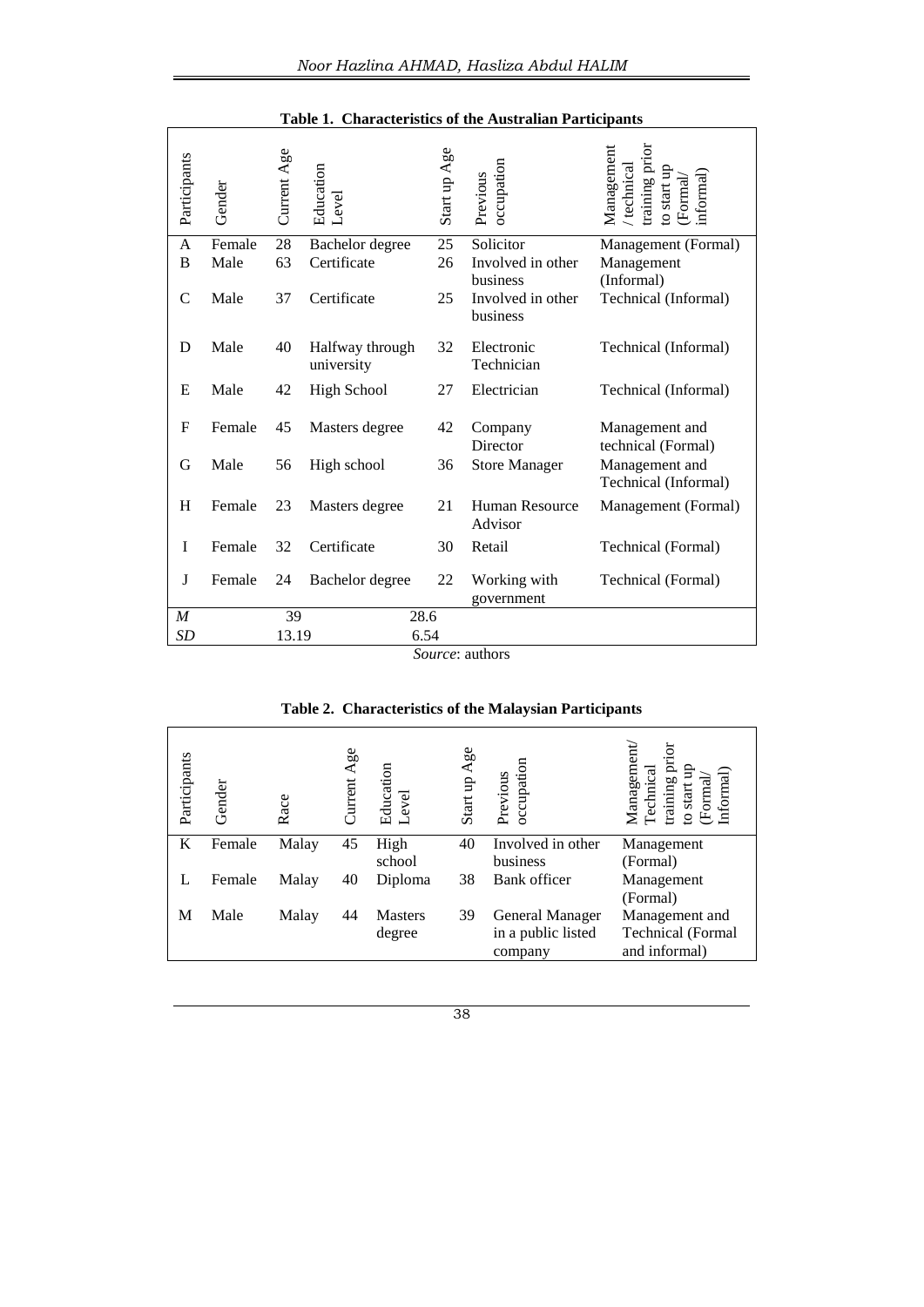| N              | Male | Malay   | 50 | High<br>school            | 20   | <b>NIL</b>                                      | Technical (Formal)      |
|----------------|------|---------|----|---------------------------|------|-------------------------------------------------|-------------------------|
| $\Omega$       | Male | Indian  | 43 | High<br>school            | 27   | Factory worker                                  | NIL                     |
| P              | Male | Chinese | 42 | High<br>school            | 25   | Involved in other<br>business                   | Technical<br>(Informal) |
| Q              | Male | Malay   | 41 | High<br>school            | 38   | Factory worker &<br>doing part time<br>business | Technical<br>(Informal) |
| R              | Male | Chinese | 35 | <b>Bachelor</b><br>degree | 26   | Employed in a<br>private company                | Technical (Formal)      |
| S              | Male | Chinese | 36 | High<br>school            | 29   | Employed in a<br>private company                | Technical<br>(Informal) |
| T              | Male | Chinese | 45 | High<br>school            | 30   | Salesperson                                     | Technical<br>(Informal) |
| $\overline{M}$ |      | 42.1    |    |                           | 31.2 |                                                 |                         |
| <b>SD</b>      |      | 4.43    |    |                           | 7.04 |                                                 |                         |

*Source:* authors

## **3. RESULTS AND FINDINGS**

Based on the qualitative data gathered, participants in general perceived Strategic Competency to be important in handling their business. Altogether, six clusters of strategic behaviours were derived including devise strategies, develop vision and business goals, conduct research, create competitive edge for firm to compete effectively, make strategic adjustment, and weigh costs and benefits. The clusters and 26 examples of behaviours reflecting Strategic Competency are summarised in Table 3.

## **Table 3. Strategic Competency Domain: Clusters and Examples of Strategic Behaviours**

| Cluster                              | Examples of behaviours                                                                                                                                                                                                                                                                                |
|--------------------------------------|-------------------------------------------------------------------------------------------------------------------------------------------------------------------------------------------------------------------------------------------------------------------------------------------------------|
| Devise strategies                    | • Devise strategy to overcome crisis<br>• Devise strategy to match current business trend<br>• Devise strategy to compete with others<br>• Devise strategy to attract customers<br>• Devise strategy to boost sale<br>• Devise strategy for business production<br>• Map ways to reach business goals |
| Develop vision and<br>business goals | • Think about the future and develop long run goal<br>• Have clear direction<br>• Move ahead towards goals systematically<br>• Prioritise activities with alignment to business goals                                                                                                                 |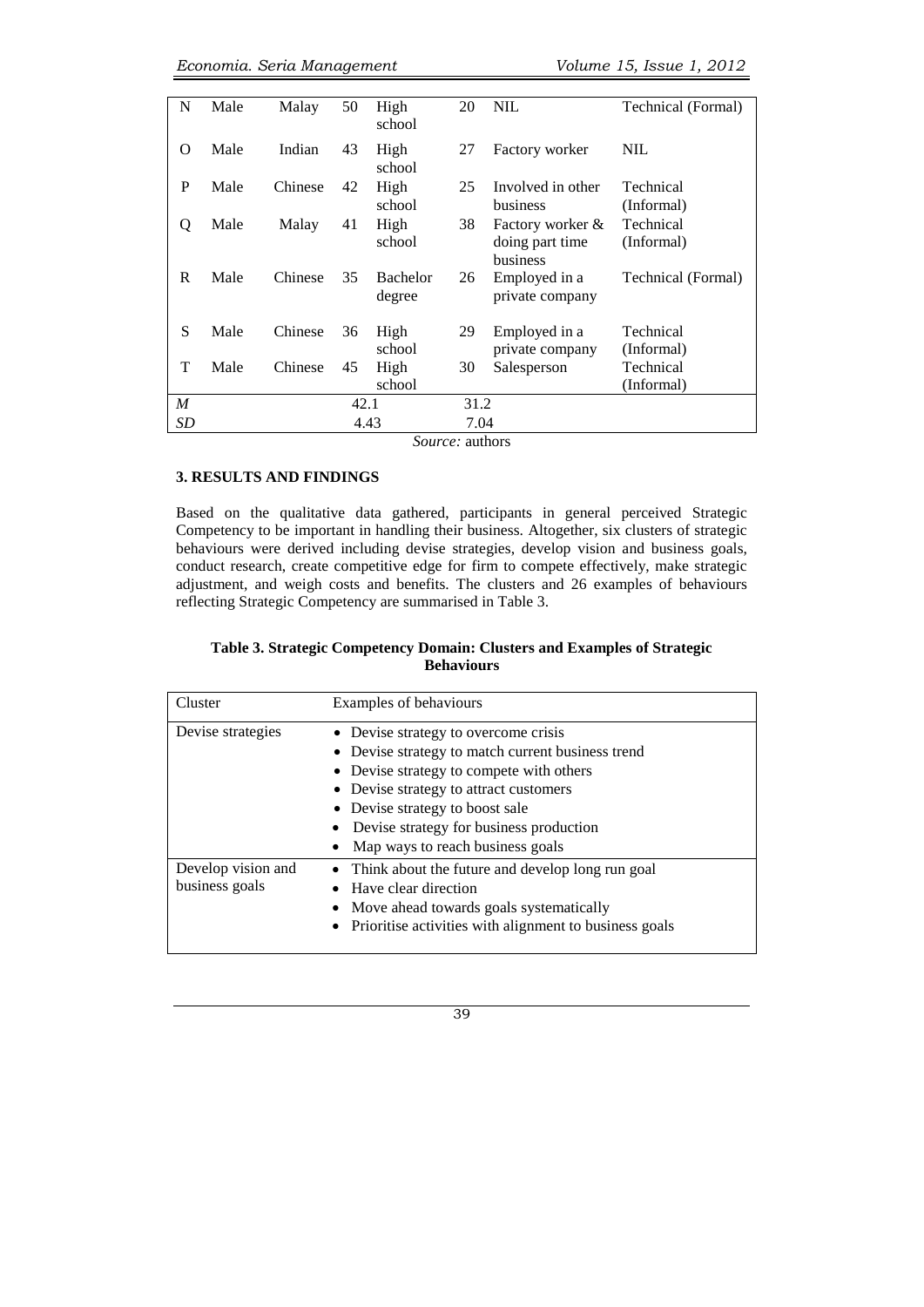| Conduct research                                         | • Conduct research before proceeding with investment, e.g.<br>setting up new branch; before introducing products/services<br>introducing new products<br>• Conduct research on business premise<br>• Conduct research on potential customers<br>• Conduct research on the quality of a product<br>• Analyse changes in business environment |
|----------------------------------------------------------|---------------------------------------------------------------------------------------------------------------------------------------------------------------------------------------------------------------------------------------------------------------------------------------------------------------------------------------------|
| Create competitive<br>edge                               | • Utilise firm's capabilities to improve performance<br>Diversify business portfolio or specialised in one portfolio<br>Create good business image and reputation<br>Outsource non-core business activities such as marketing and<br>advertising                                                                                            |
| Make strategic<br>adjustment or change<br>(adaptability) | • Plan to overcome difficulties during low periods<br>Prepare and plan for the worst scenario<br>Be flexible in developing plans/contingency plans                                                                                                                                                                                          |
| Weigh costs and<br>benefits                              | Consider the benefits of investing in technology and R&D<br>Analyse pros and cons to determine strategic action<br>Evaluate business activities<br>C <b>.</b>                                                                                                                                                                               |

*Source*: authors

All 20 participants from Australia and Malaysia recognized the importance of strategic behaviours in managing their business. Devising strategies to achieve business goals appeared to be the best represented cluster of Strategic Competency. As reported, strategies were formulated for a variety of goals: to achieve the overall business goal; to boost sales and increase turnover; to attract customers; to improve production; and to survive/succeed in a competitive environment. Besides developing strategies to achieve the business goals, Entrepreneur C (the owner of software development and computer related service company, Australia) highlighted the need to develop back-up strategies if the initial strategies did not work as planned. He stated:

*I had also started to think about what happens if this doesn't actually succeed, like we would expect, and so I've been developing some thoughts on, essentially a fall back position of ensuring that if it doesn't succeed, then I'll ensure that the business does keep maintaining itself.* 

It was also the case that 17 participants (9 Australians and 8 Malaysians) perceived having a long-term vision and plans for business as being crucial. A remark illustrating the importance of this cluster was made by entrepreneur C (the owner of software development and computer related service company, Australia):

*In terms of the actual business success, I think a lot of that comes down to having your direction and mapping your ways to get there, that would be a major, major contributor to a business not succeeding.*

The other behaviour reflecting Strategic Competency pointed out by 15 participants (7 Australians and 8 Malaysians) was conducting research. The focus of research, however, varied across countries. Australians focused their research on the products and services available in the market, and the analysis of the business environment to forecast trends and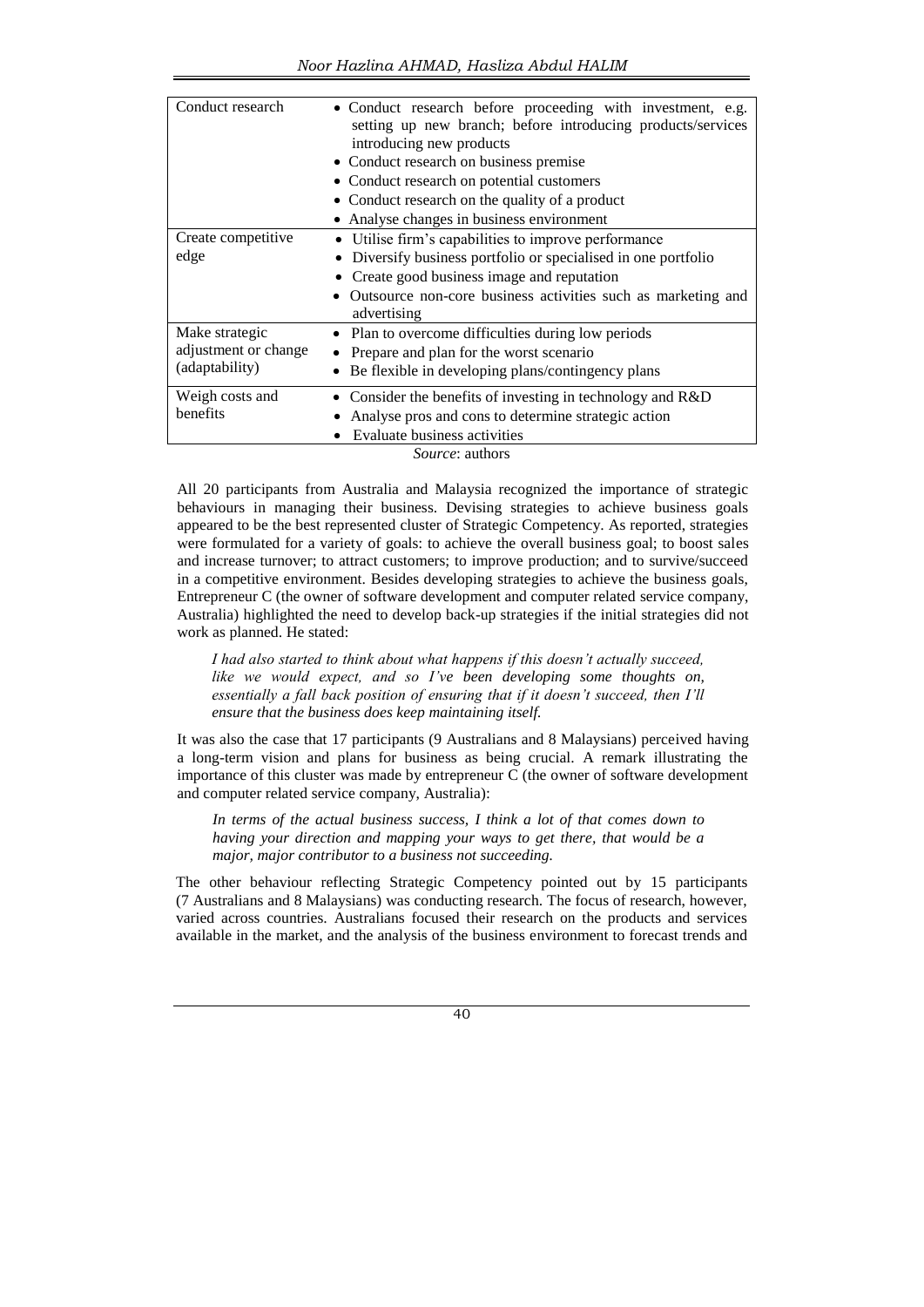customers' preferences. As stated by entrepreneur A (the owner of a handbag designing and manufacturing company, Australia):

*You have to really do your research in terms of not only starting your own business and what is required from you but really research what product or service you can offer…*

By contrast, Malaysians participants expressed concern about researching their major competitors and a strategic business location issues not highlighted by Australian participants. The focus on the importance of location is consistent with suggestions made by Chawla, Pullig, and Alexander (1997) who argued that location was critical for business success, especially in retail firms. Nonetheless, a number of other topics of research were consistently mentioned by entrepreneurs from both countries: potential customers, the state of business environment, and current trends. Entrepreneurs also indicated that small business owners could not afford to allocate time and financial resources to formal research, and, consequently, most research was done informally. According to entrepreneur M (the owner of a steel trading company, Malaysia):

*I think everybody did SWOT and PEST either formally or informally… but here, we do it informally. We do research on price, location, capacity, and our strength in marketing. We even sent our staff to survey potential customers…but not formally because we don't have to present it to the boss (as in large firms) (translation).*

Entrepreneur Q (the owner of catering service and restaurant, Malaysia) stated that:

*For me, I see conducting market research as the backbone of knowing what products or services that the customers want; how and where to sell those products or services. So it is very important to do a bit of research about the industry, customers, as well as your competitors…(translation).* 

According to this participant, conducting market research, especially on competitors, would help entrepreneurs understand their firm's position and gaps in the industry, thereby enabling them to identify a market niche. Similarly, Entrepreneur M (the owner of a steel trading company, Malaysia) mentioned:

*We monitor and scan the environment. Now there are 2 big steel manufacturers and since they are big, their advantages are they have big name and they produce big volume. Normally they target big customers. Our aim is to approach small customers who have problem purchasing from big company (translation).*

He commented further that market research was extremely important in the start-up stage, but that the process should not stop there; it should be continued through all stages of the business life cycle. This corresponds to Choo's (2001) argument that environmental scanning allows the identification of opportunities and threats posed by the environment. Surprisingly, four of 10 participants from Australia indicated that they did not pay much attention to what their competitors did because they picked up new customers based on referral by existing customers who were satisfied with their products or services. Clearly,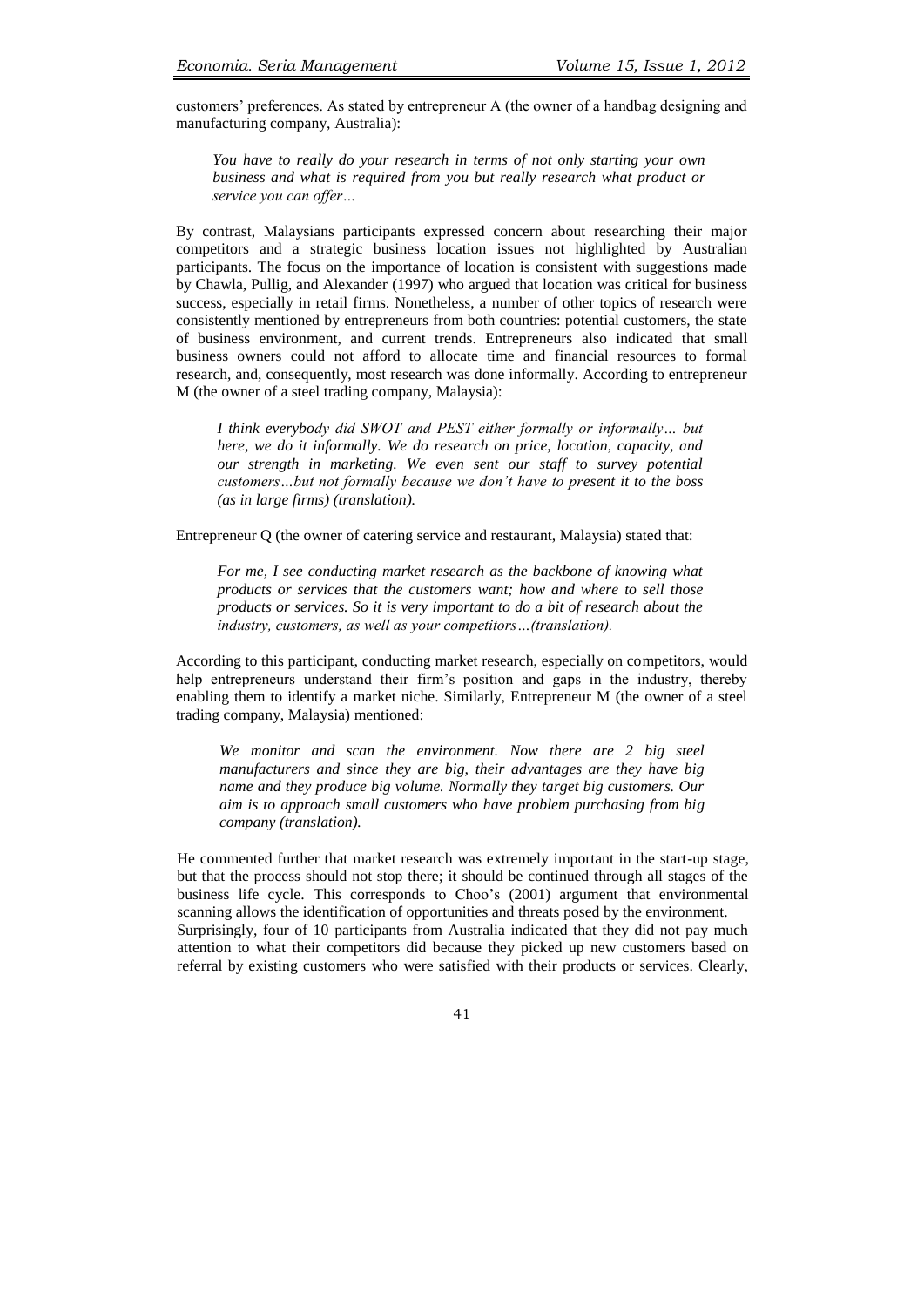these entrepreneurs believed in having a strong base of loyal and satisfied customers. As mentioned by Entrepreneur E (the owner of an air conditioner service company, Australia):

*We are a very funny little company especially in terms of how we operate… we do virtually no advertising. 90% of the work we do is referrals from existing clients.*

Six of 10 Malaysians mentioned it was important to be aware of the competitors' actions and devise appropriate responses. Entrepreneur S (the owner of a printing service company, Malaysia) said:

*In these days, business faces very intense competition. Even though the market is big, I need to develop effective strategies to compete (translation).*

The strong focus on competition and competitors' practices in Malaysia may reflect the availability of numerous choices of products and services in the Malaysian market. Evidence has shown that competition is one major cause of switching behaviours among customers to a new provider because of the "attraction" posed by them (Keaveney, 1995). The fear of losing customers to competitors may put business owners in Malaysia under considerable pressure to formulate strategies that mitigate this risk.

Entrepreneurs from both countries also highlighted the significance of making strategic adjustments over time. Six participants from Australia and five from Malaysia reported that it was vital to make strategic adjustments to overcome difficulties that arose during low demand periods, or in saturated markets, by being flexible or developing contingency plans. According to Entrepreneur A (the owner of a handbag designing and manufacturing company, Australia):

*Flexibility is very important in running a business because things change, particularly in my sort of industry, and when things change, you have to be able to adapt to it as well…so, I have to be able to have a contingency plan.*

Correspondingly, the ability to adjust to market crises, such as a sudden downturn in demand, has been associated with successful performance in small firms (Smallbone, Leig & North, 1995).

The importance of creating a competitive edge was emphasised by 13 entrepreneurs (6 Australians and 7 Malaysians). However, different methods of doing this were highlighted by participants from both countries. Participants from Australia reported outsourcing noncore activities; specializing in one business portfolio; and creating a good business image and reputation. Three examples are worth highlighting:

*These days most people running a small business are actually outsourcing skills to get tasks done that they cannot do themselves or they are not equipped to do or they do not have time to do…(Entrepreneur E, the owner of air an conditioner service company, Australia).*

*There's no point diversifying and doing a bit of everything and trying to get people in when all you're doing is making them upset because you do not know anything, you know, you're stretching yourself too thinly (Entrepreneur D, the owner of computer and related service company, Australia).*

*If something bad happens, it's better if we keep it within the business because you don't want to tarnish the company's reputation... For us, creating and*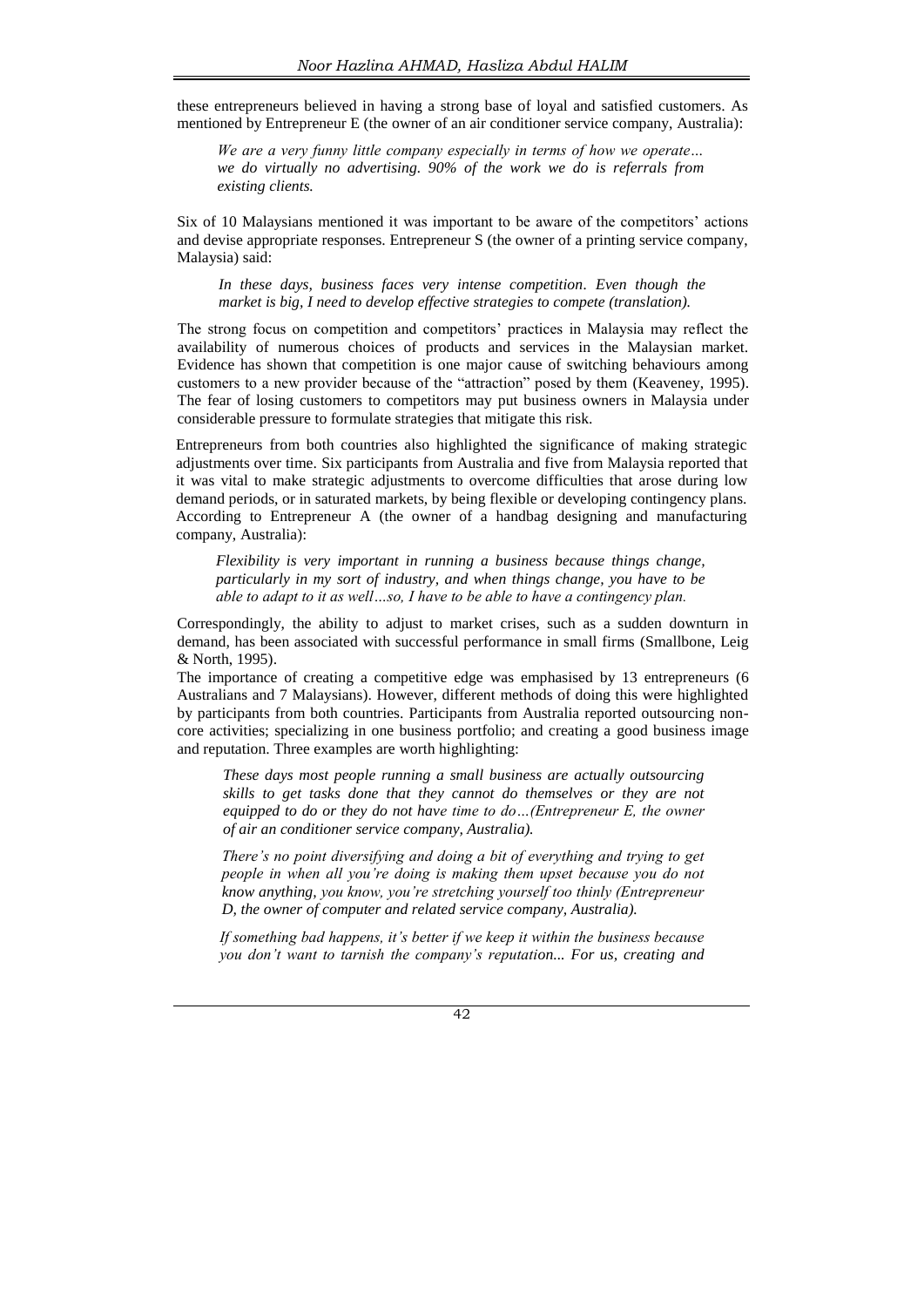*having a good reputation is important (Entrepreneur H, the owner of a website development company, Australia).*

By contrast, Malaysians focused more on investing in technology especially communication technology and utilising up-to-date technology. This was seen as a means whereby to remedy the common constraint on growth of SMEs in Malaysia, namely, the use of outdated technology (Osman & Hashim, 2003). Another method for building competitive advantage in Malaysia was diversifying the business portfolio. As mentioned by Entrepreneur N (the owner of a motor trading company, Malaysia):

*It is important for me to diversify my business portfolio so that I do not rely on only one source of income (translation).* 

It has also been noted that several interviewees (3 Australians and 6 Malaysians) actively weighed the costs and benefits of undertaking strategic actions. This was especially significant if the actions required a significant financial commitment on the part of the entrepreneurs because more often than not, the owners utilised their own personal savings for business investment (Bennett & Dann, 2000; Tucker & Lean, 2003).

The results of the analysis of Strategic Competency, and the clusters of behaviour that define it, are summarised in Figure 1.



Clusters of behaviours reflecting Strategic competency

**Figure 1. Clusters of Behaviours that define Strategic Competency in Australia and Malaysia**

*Source*: authors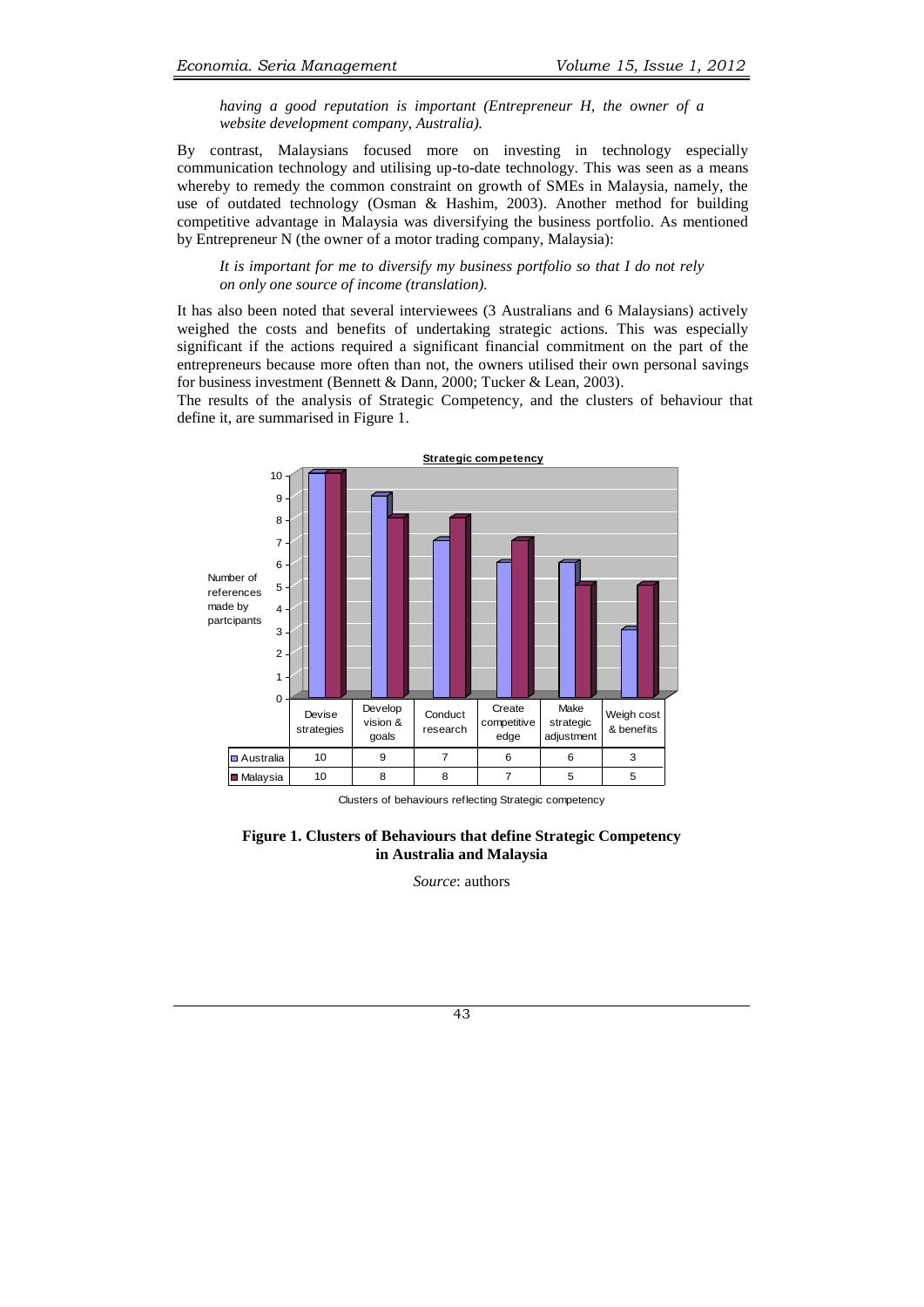## **DISCUSSION AND CONCLUSION**

In general, the examination of the nature of the strategic behaviours identified by participants from both countries highlighted four key elements. First, the need to devise strategies that would enable their business to succeed was clearly articulated. Second, Australians and Malaysians exhibited a common understanding of the importance of having a clear vision and direction for their business. These findings are consistent with the literature that has reported that formulating strategies and developing clear business goals and a vision are significantly related to entrepreneurial behaviour in smaller firms (Sadler-Smith et al., 2003). Third, entrepreneurs from both countries agreed on the importance of creating a competitive edge in business; however, different means for achieving this goal were articulated. Australians highlighted the significance of outsourcing non-core business activities such as advertising, payroll, and marketing. Among Malaysian entrepreneurs, there was no discussion of outsourcing business activities; these entrepreneurs emphasised investing and utilising up-to-date technology as means whereby to develop the firm's competitive advantage. Fourth, a marked contrast was noted with respect to the importance of diversification or specialisation to gain competitive advantage. Australians stressed specialisation whereas Malaysians emphasised diversification. This variation may reflect the differences in the industries in which the entrepreneurs were operating, differences in their firm's maturity, and differences in the degree of competition.

#### **REFERENCES**

- Asia-Pacific Economic Cooperation. (2003). *What's happening in APEC? Business Briefing*. Retrieved August 23, 2004, from [http://www1.apecsec.org.sg/](http://www1.apecsec.org.sg/whatsnew/announce/busbrief.html) [whatsnew/announce/busbrief.html](http://www1.apecsec.org.sg/whatsnew/announce/busbrief.html)
- Asia-Pacific Economic Cooperation. (2004). *Implementation of the SPAN: An update by Malaysia.* Agenda Item, pp. 14-4.
- Australian Bureau of Statistics (ABS). (2002). *Small Business in Australia*. Canberra.
- Bennett, R. & Dann, S. (2000). The changing experience of Australian female entrepreneurs. *Gender, Work & Organization, 7*(2), 75-84.
- Business Times. (2003). *SMEs can be global player*.
- Central Bank of Malaysia. (2005). *SME Bank-Advisory Centre*. Retrieved 13 March, 2007, fro[m http://www.smebank.com.my/malay/download/advisory\\_centre\\_bm.pdf](http://www.smebank.com.my/malay/download/advisory_centre_bm.pdf)
- Central Bank of Malaysia. (2007). *Conclusion of the Sixth National SME Development Council Meeting: Major Initiatives to Support the Development of SMEs*. Retrieved 21 March, 2007, fro[m http://www.bnm.gov.my/index.php?ch=8&pg=14&ac=1377](http://www.bnm.gov.my/index.php?ch=8&pg=14&ac=1377)
- Chawla, S., Pullig, R. & Alexander, F. (1997). Critical success factors from an organisational life cycle perspective: Perceptions of small business owners from different business environments. *Journal of Business and Entrepreneurship, 9*(1), 47-58.
- Choo, C. W. (2001). Environmental scanning as information seeking and organizational learning. *Information Research, 7*(1), 7-1.
- Feuer, R., Chaharbaghi, K. (1995). Strategy Development: Past, Present and Future. *Management Decision, 33*(6), 11-21.

Kamini, R. S. (2005). SMIDEC galvanises entrepreneurs*. New Straits Times,* p. 53.

Keaveney, S. M. (1995). Customer switching behavior in service industries: An exploratory study. *Journal of Marketing, 59*(2), 71-82.